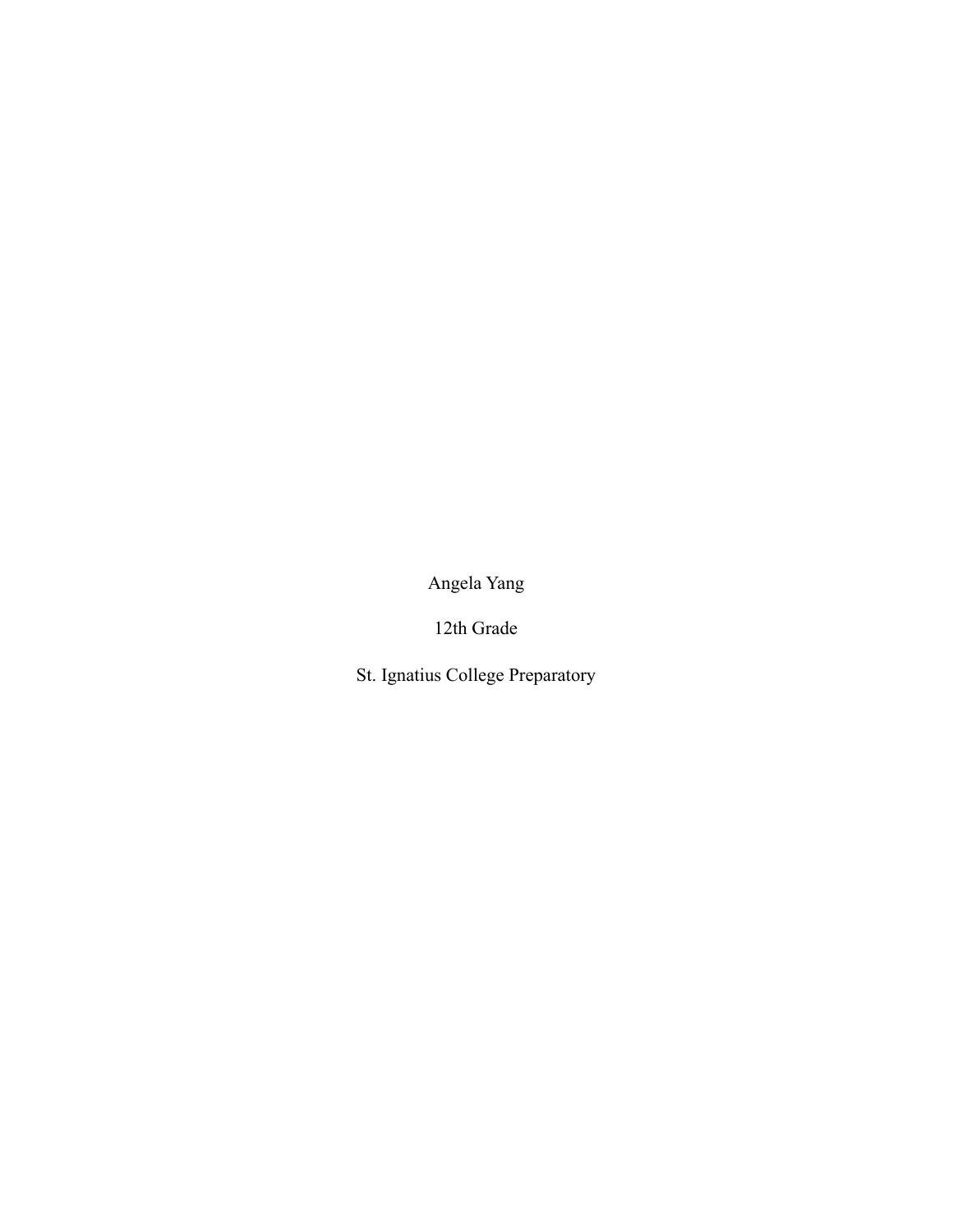## Sincerely, Darkness

Third Avenue moves faster when I arrive. It stops holding doors for strangers. It glances over its shoulder. It grips keys and checks watches and snuffs out casual conversation.

Today I am late. The people drift over melted pavement and up boiling elevators. It is one of those evenings when windows fly open to let in the cool of night, the fumes of other people's cars and radios, the dregs of laughter and dishes after dinner.

I try to approach gently, to avoid startling.

First, the alleys. I erase the cracks in the pavement, the cigarettes rolling in the breeze, the graffiti cussing out nobody and everybody at the same time. I draw out the shadows to warn the stray cats of my approach. When the church bell tolls eight, I spread my wings over the sidewalk and the exhausted road. And just when I begin to believe that they will not resist my existence, the streetlamps stutter on, followed by the headlights of cars, the glow of fluorescents, chandeliers, reading lamps behind curtains, each light triggering another.

The city is programmed against me.

Nine o'clock, I follow the ivy up the west wall of the building at the end of the street. Apartment 2A, the old woman swallowing her vitamins as she watches me swallow the sun. 4A, a near naked mound, sheets thrown aside from the heat, stirring at the alarm clock sounding for his night shift. 5B, a place so hollow I struggle to fill the spaces between its frameless white walls and the FOR RENT sign on its window. 7A, Mama opens the cabinet beneath the kitchen sink.

"It's time for bed, Jin."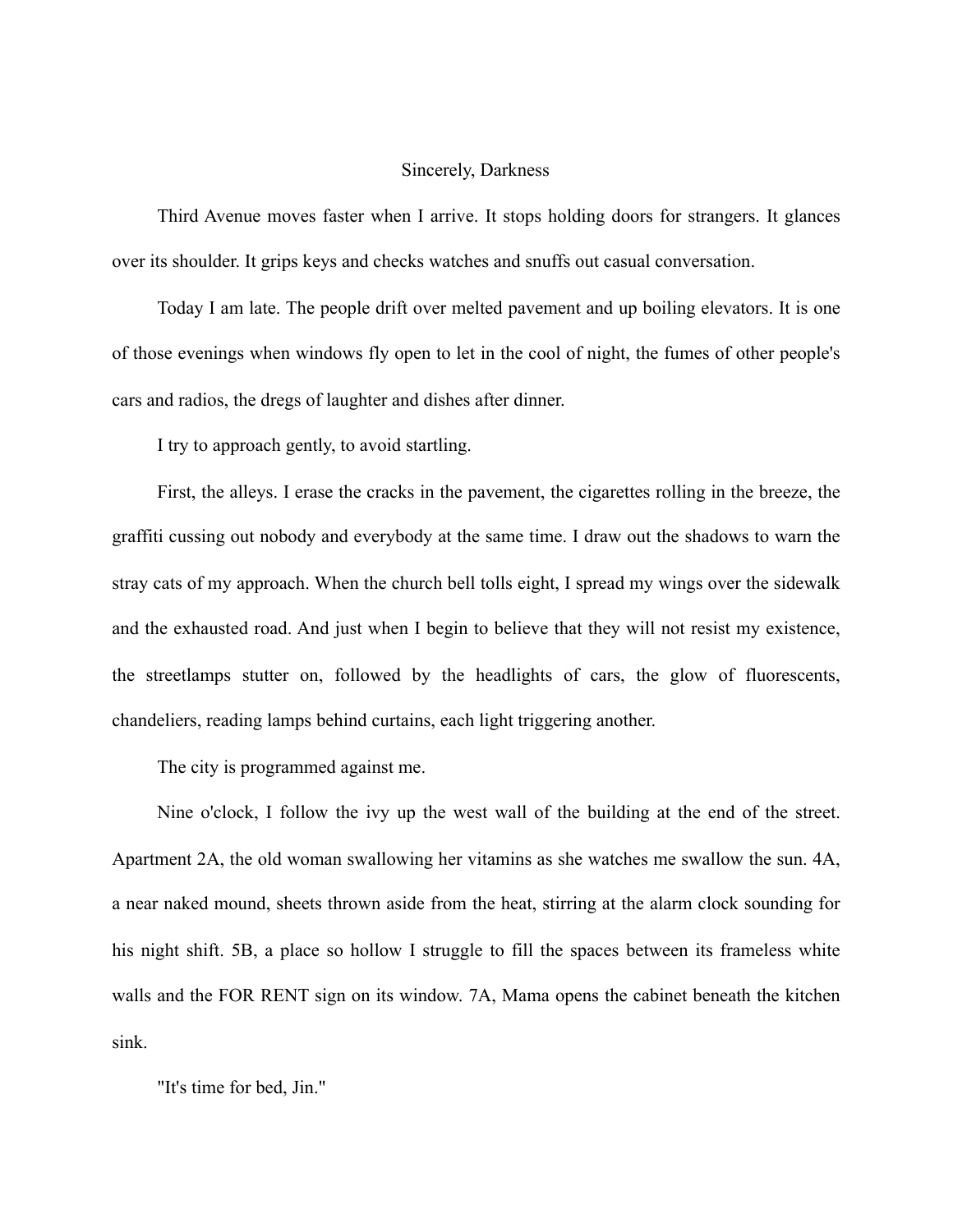Jin shuts her eyes and shrinks further back inside the cabinet, where she hides with me during the day. She hates her own name.

"Come on. It's past nine."

Jin cranes her neck and finds me in the window, and she slides onto the cold kitchen tiles.

\*\*\*

In 7B, X wonders how long she can stand to be alone with me. She managed four minutes yesterday but cannot quite reach five today before she gasps and bolts for the light switch. Then she clings to her bedroom door frame and with peeled-open eyes watches me in the narrow hallway, the other rooms, the windows. She inhales. Holds her breath. Clenches her fists. Darts to the switch in the hallway. She repeats this all around the apartment, gathering her courage before racing out to confront me with another light.

When she looks around, nothing has changed. There are half-eaten boxes of takeout on the counter and newspaper clippings of job openings stuck on the refrigerator door.

\*\*\*

Mama deposits Jin in her room, where she climbs into bed and forces her eyes closed to feign sleep.

"You can't keep hiding in the cabinet," Mama whispers, stroking Jin's jagged hair, the scars on her scalp. She finds herself hazily reflected in the closet mirror and searches her face for wrinkles, but I press myself against her eyes until she only sees a silhouette.

It is too warm for sheets, but Jin doesn't stir. She lets her mouth fall open and her breath grow heavy.

Mama kisses her. "Alright, baby. Good night. Love you."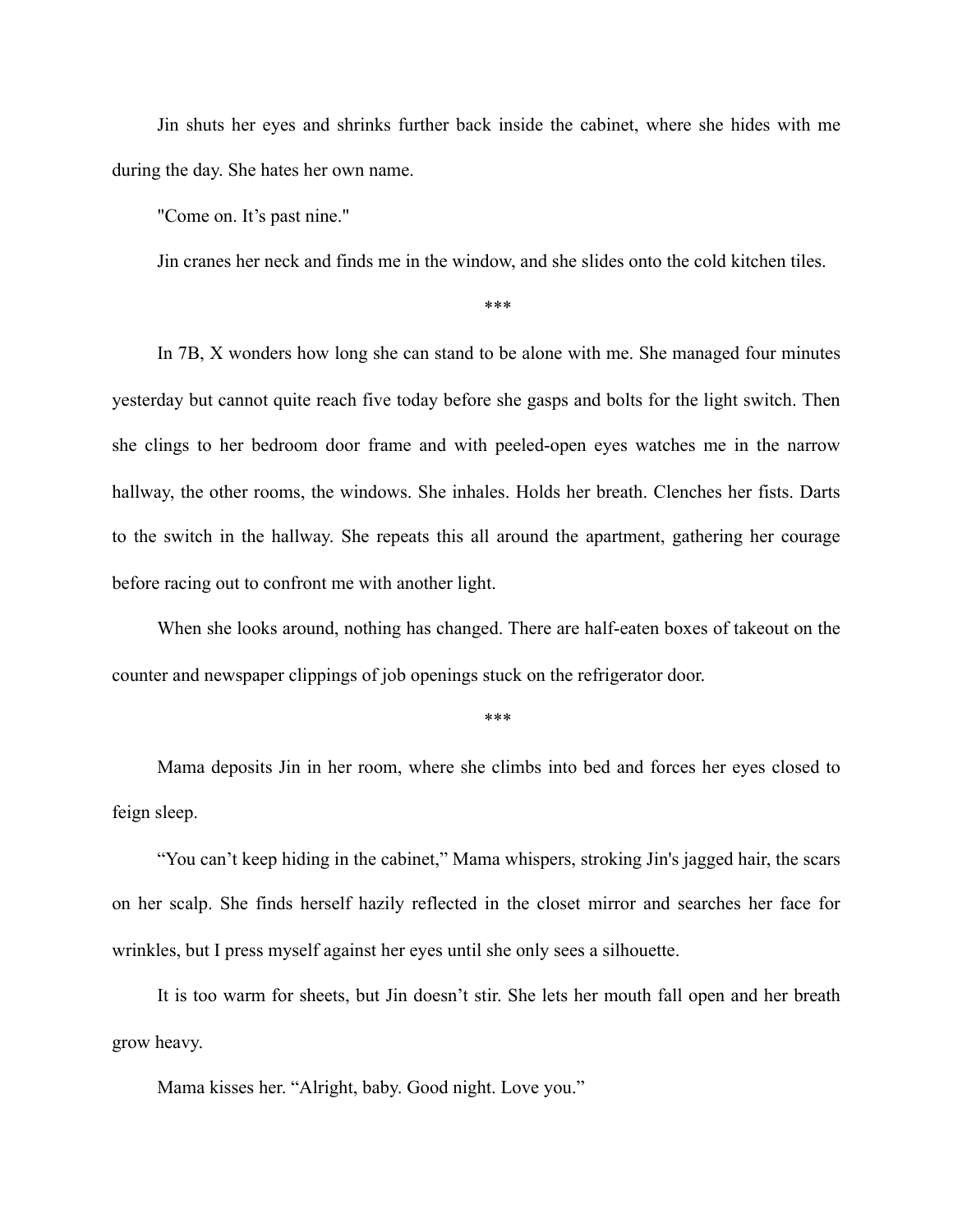Once the door closes and the footsteps fade, Jin pushes the sheets aside. She wiggles the night light from its socket so she cannot see anything in the mirror, cannot see her face that makes the family oblong instead of square.

At school, they teach her that hate is a bad word.

She hates her name. She hates mirrors.

\*\*\*

X cannot stand it when her parents are home, but she wishes they were there, in the living room, turning up the volume on the television so they think they can talk about her - how she still hasn't gotten a job, how she could return to college and finish her degree - without her hearing.

\*\*\*

Jin remembers the first photo she took with them. Jane and Mary sat on the two swings at the park, and Mama and Papa stood behind them, as if to push their swings. They'd hired a photographer who first deposited Jin between the two swings and then, thinking it looked awkward, placed her on Mary's lap. Then Jane's lap. Then Mama held her. Then Papa. And she returned to the center, standing, kneeling, sitting with her legs in front, sitting with her legs crossed, standing again.

They put the picture on the mantle, next to the old photo they'd taken at the exact same swing set. Just the four of them. Jane and Mary and Mama and Papa and their perfect golden hair and gray eyes.

Mama used to hold Jin up every day to look at the picture.

"Fa-mi-ly," she sounded out, and she would snuggle Jin against her neck, her smooth cream skin.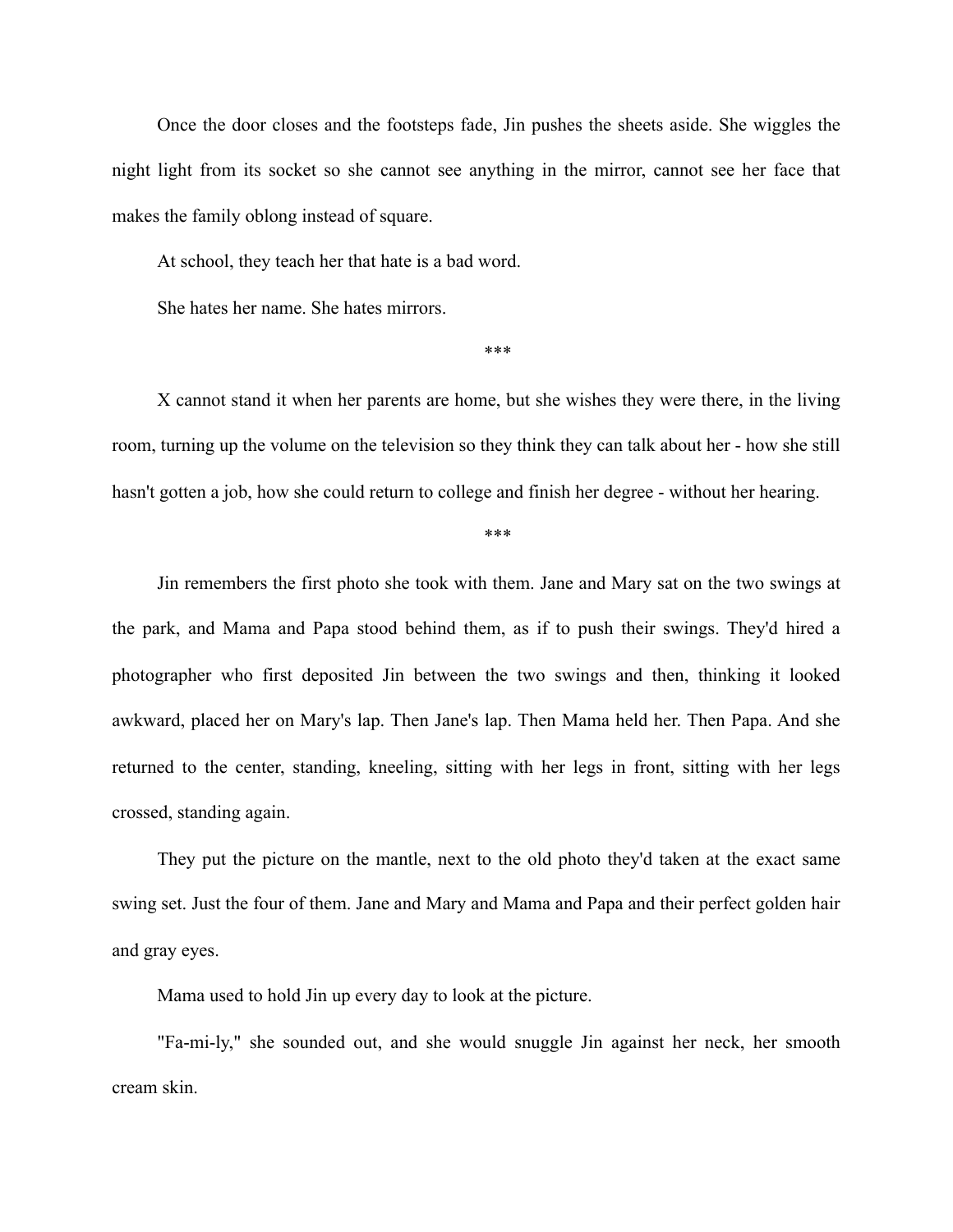"I love your hair, honey," she would say. "Look how dark it is. Look how it catches the light in that picture. Like a halo, my angel. Like a halo."

\*\*\*

X had not always been X.

She was still Daphne when she thought somebody was following her that night, still Daphne when she clutched her laptop closer, still Daphne when his footsteps quickened and she broke into a run, still Daphne when she noticed how cold his fingers were, still Daphne especially Daphne - when she elbowed and lashed, when she twisted around to punch him, when she tripped and collapsed and woke up and everything was wrong.

She was Daphne when they sued, Daphne with her hands steady when he made eye contact with her in the court room, Daphne when the jury pronounced him guilty.

She was Daphne when the hallucinations began. She was Daphne, running away from him in the dark the second time, third time, in her nightmares. But it got darker and darker. When she ran, she could see nothing. Darker, until she was all darkness inside. Darkness covering everything, even her name.

In her mind there are no witnesses. No one to see her fight and fall. Only I am there.

I cradle her in her nightmares. I recede so the moonlight can slant across her face as she sleeps.

I am your witness, I try to tell her, and you have not fallen.

\*\*\*

Some part of Jin is convinced it doesn't matter; nothing that shows only in light truly matters.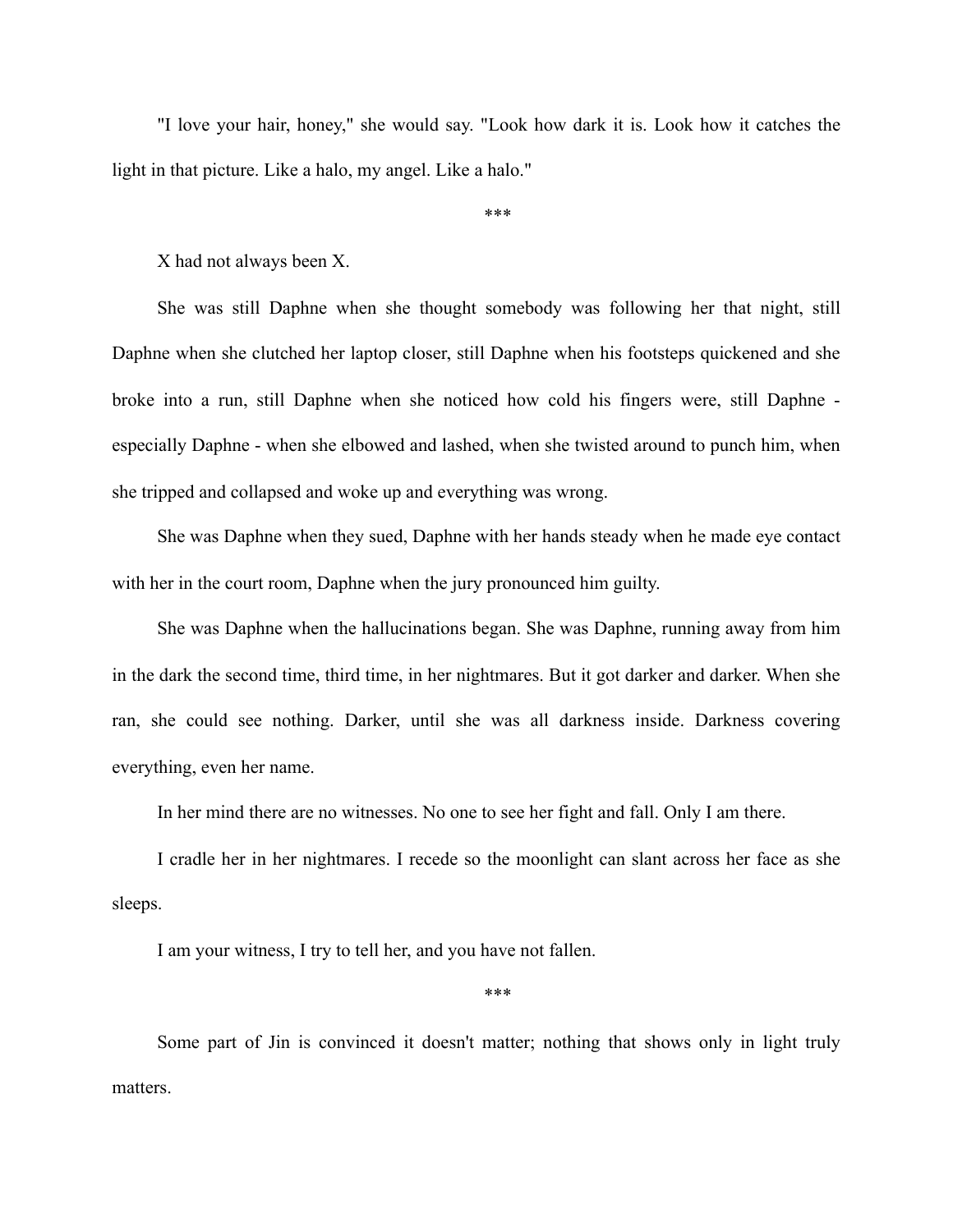Some part of Jin is convinced it will not matter once she fixes herself.

First, the hair, she thought. She was watching Papa cut the bad ends off string beans with the pair of old orange scissors, how he cut just enough to remove the ugly blackened ends.

He rinsed the scissors and hung it with the chopping boards to dry.

That was last week, when the heat wave had begun. Once Papa left the kitchen, wiping sweat from his forehead, Jin slid from the windowsill where she'd been catching the breeze scented with the cigarette smoke from the window below theirs. She coughed, jarring the remnants in her mind of cement-floored rooms and dirty wallpaper, the babies wailing and the caretaker's smoke that wove through the corridors, the bars of their beds.

When she tiptoed, she could just reach the scissors. She faced the stainless steel refrigerator and scrutinized her hair.

In a second it came spiraling onto her socks and the immaculate white tiles. Her reflection distorted. What was that on her head? A crow. A big black bird hunched over her. Her face reddened, and she attacked it with the scissors, trying to cut it off, but it raised its wings and claws in new places. On the floor there were drops of her blood, proof of the battle, when Mary walked into the kitchen for a Coke and screamed.

After they had bandaged her, they brought her to a mirror and told her to love herself.

But who was she now? Why was she no different?

That evening they found her curled up in the kitchen cabinet. And the next evening, and the next.

I know, I wanted to tell her. I know how it feels.